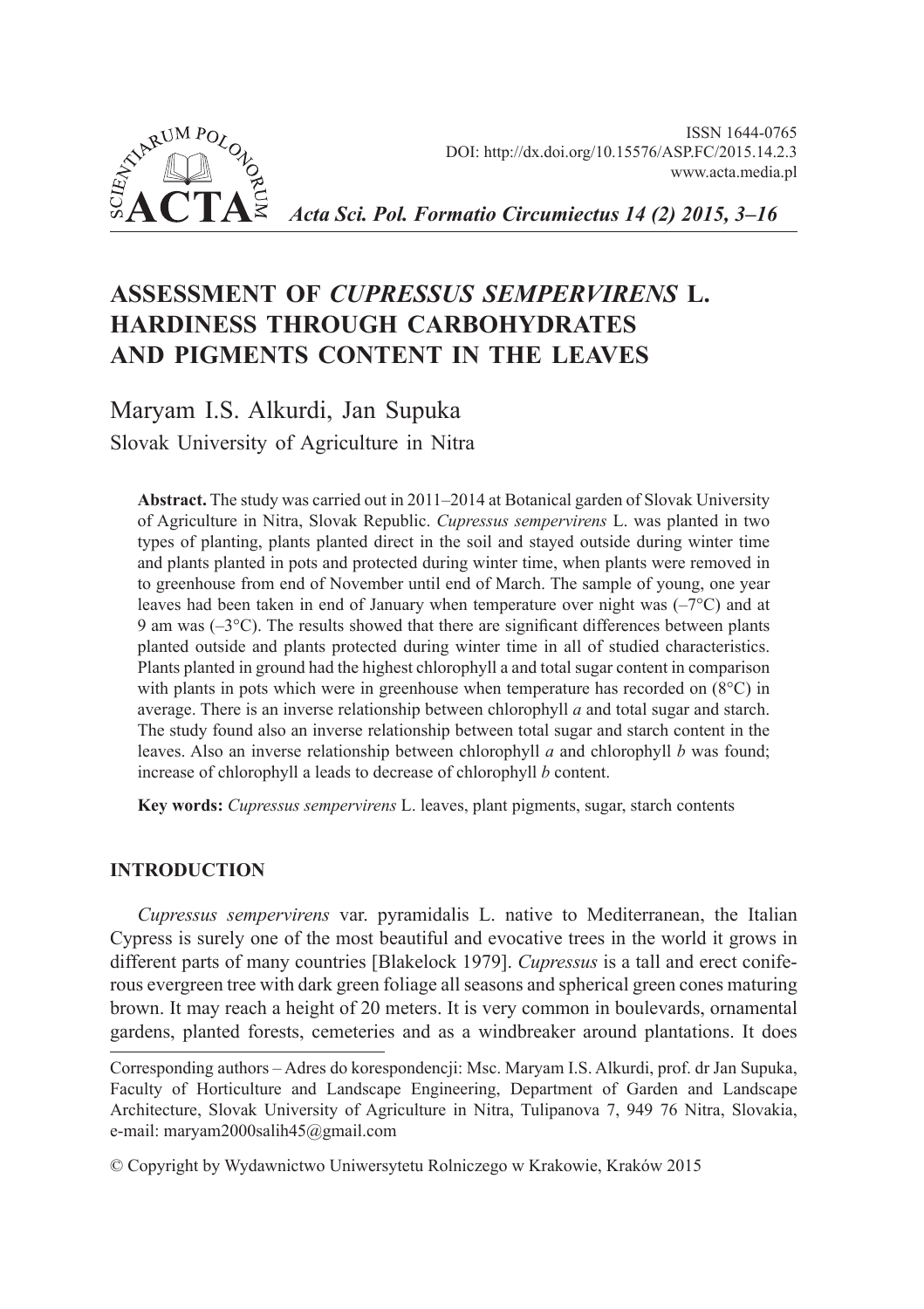best in rich, fertile soils and sun or partial shade places. Within photosynthesis process the plants take in  $CO<sub>2</sub>$  and water  $(H<sub>2</sub>O)$ , and utilizing the power of sun light along with minerals, enzymes and chlorophyll, produce oxygen  $(O<sub>2</sub>)$  and carbon compounds such as glucose ( $C_6H_1O_6$ ). Plants can produce a variety of carbon compounds through this process, including oils, proteins, and starches. Plants use these compounds to build all of their materials for survival and reproduction. We use these materials for our food, medicines, dyes, perfumes, fibres etc. Both biotic and a biotic stress factors affect the content and efficiency of leaf photosynthetic pigments or their reciprocal ratio [Bacci et al. 1998]. For example, the assessment of leaf photosynthetic pigments is an important indicator of senescence because breakdown of leaf chlorophyll is associated with environmental stress [Brown et al. 1991].

Rose and Haase [2002] reported that chlorophyll fluorescence measurements are useful for determining cold hardiness and resistance to stress, because they provide a rapid assessment of seedling vigour following exposure to freezing. Sun leaves are known to differ from shade leaves in their composition of photosynthetic pigments, chloroplast ultra structure, photosynthetic rates, and resistance to light stress [Sarijeva et al. 2007].

Carbohydrate contents of forage can vary widely due to the interaction of plants and their environment. These variables include: species and variety of the forage, stage of growth, and environmental conditions during plant growth. Environmental factors include temperature, light intensity and availability of water and nutrients. Temperature has been shown to have an effect on mobilizing carbohydrate from leaves [Hartt 1965, Potvin and Strain 1985]. There have been critical evaluations and strong overtones throughout on the role of the principal climatic that influence growth through the intermediation of internal bio physicochemical processes such as photosynthesis and carbon balance [Körner 2003]. For example, temperature influences rates of photosynthesis and respiration, as well as growth rate associated with rates of cell division and elongation. Levels of soluble sugars and starch reflect the balance between carbon gain (photosynthesis) and loss (growth and maintenance respiration) within a plant, representing a tree's capital for growth after dormancy and acting as a buffer for insufficient source activity (photosynthesis) due to adverse weather conditions or loss of foliage. In the green house, day/night temperatures are maintained at specific levels for each plant to obtain profitable yield and marketable quality at prevailing solar radiant energy levels.

The aim of this study is to determine the total soluble carbohydrates (starch and total sugar) and pigment contents of *Cupressus sempervirens* which was planted under Slovak Republic climate condition.

#### **MATERIAL AND METHOD**

The study was carried out in 2011–2014 at Botanical garden of Slovak University of Agriculture in Nitra, Slovak Republic. *Cupressus sempervirens* var. pyramidalis was planted in two types of planting and in three replications for each planting type. First plants planted in the ground and stayed outside during winter condition, the second was planted in pots and protected during winter time, and the plants remove in to greenhouse from end of November until end of March. The sample of leaves was taken when the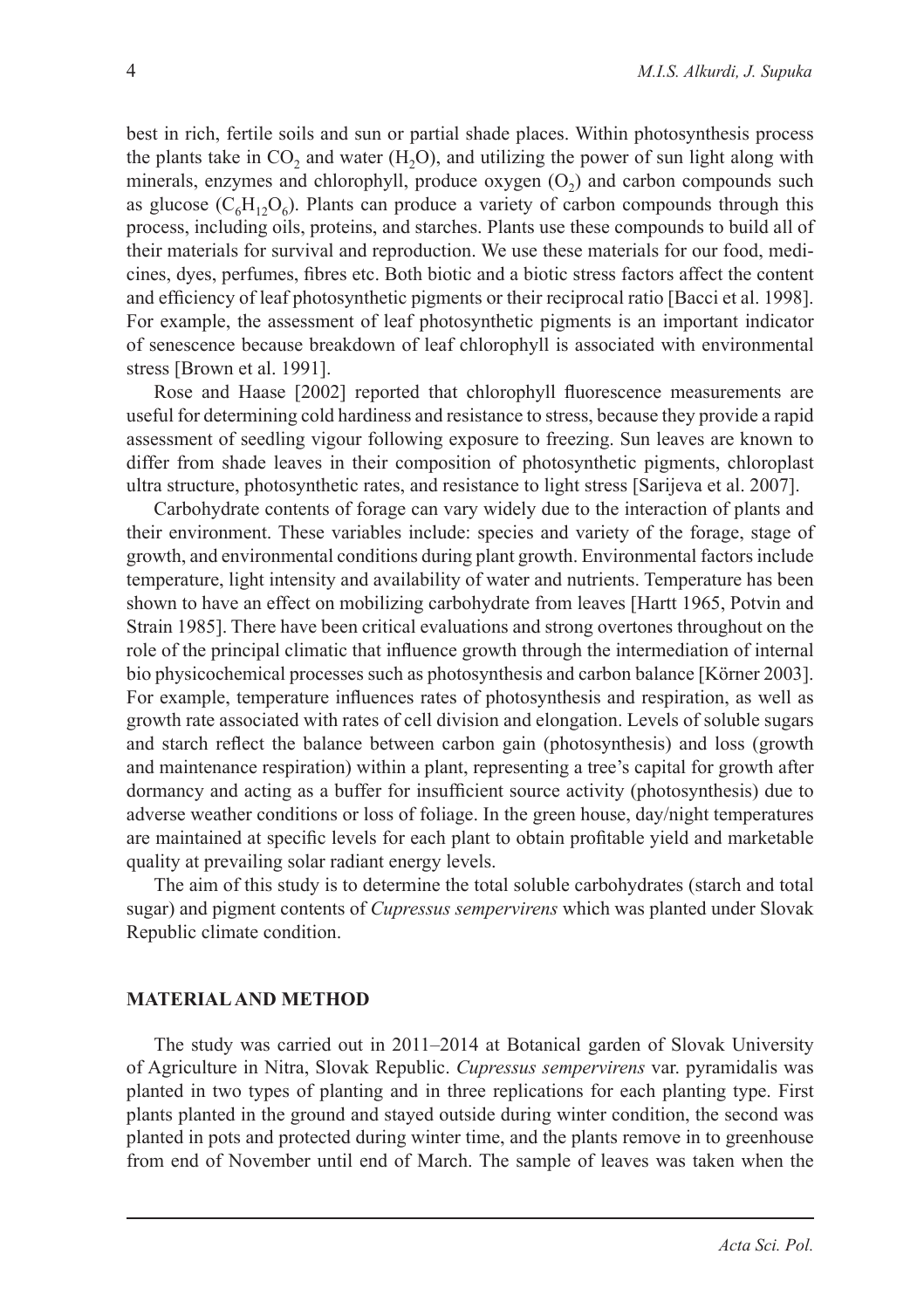temperature was  $-3^{\circ}\text{C}$  at 9 am and during night was  $-7^{\circ}\text{C}$  outside, the young leaves was taken from plants and the pigments, total sugar and starch was determined.

Leaf area of whole plants was detected by computer scanning, dry mass by weighting after drying (80°C, in drier chamber). Assimilation pigments contents were measured in control leaves as follows: The segments of the youngest mature leaves of *Cupressus sempervirens* L. were homogenized with using sea sand,  $MgCO<sub>3</sub>$  and 100% acetone and then extracted with 80% acetone. Extracts were centrifuged 2 minutes at 2500 rpm. Absorbance (A) of the solution was measured by UV-VIS spectrophotometer (Jenway, UK), at 470 nm, 647 nm, and 663 nm, with correction for scattering at 750 nm; the measurements were done in three repetitions [Olšovská et al. 2013]. The concentrations of chlorophyll *a* (Chl *a*), chlorophyll *b* (Chl *b*) and carotenoids (Car) in mg · l –1 was determined by using the equations of Lichtenthaler [1987]:

Chl 
$$
a = 12.25 \cdot (A_{663} - A_{750}) - 2.79 \cdot (A_{647} - A_{750}) \cdot D
$$
  
\nChl  $b = 21.50 \cdot (A_{647} - A_{750}) - 5.10 \cdot (A_{663} - A_{750}) \cdot D$   
\nChl  $a + b = 7.15 \cdot (A_{663} - A_{750}) + 18.71 \cdot (A_{647} - A_{750}) \cdot D$   
\nCar = [(1,000 \cdot (A<sub>470</sub> - A<sub>750</sub>) - 1.82 \cdot (Chl  $a$ ) - 85.02 \cdot (Chl  $b$ ))/198] \cdot D

The concentrations of the pigments were calculated in mg  $\cdot$  dm<sup>-3</sup>; An was the absorbance at given wavelengths (n) after correction for scattering at 750 nm; D was the optical thickness of cuvette; results were also recalculated in mg  $\cdot$  m<sup>-2</sup> using the volume of solution and the area of leaf segments:  $[mg \cdot m^{-2}] = V/1000 \cdot 1/A$ , when V is volume of 80% acetone and A is area of leaf segments.

The starch content was determined according to the polarimetric method of Ewers [Michalik et al. 1978]. A portion of 5 g of a homogenised sample is weighed in a 100 ml Kohlrausch volumetric flask and its content is mixed with 25 ml of 1.124% HCl solution. After addition of another 25 ml of 1.124% HCl solution, the suspension is heated on a boiling water bath for 15 min (after 3 min the content of a volumetric flask is mixed to avoid coagulation). Once the hydrolysis is finished, 20 ml of 1.124% HCl solution is added. After fast cooling (using a stream of flowing water), clarification using 5 ml of Carrez I (30% ZnSO<sub>4</sub> solution) and 5 ml of Carrez II (15%  $K_4[Fe(CN)_6]$  solution) solutions is performed. Finally, a volumetric flask is filled up by distilled water, its content is properly mixed, and filtrated using a filtration funnel. The obtained filtrate is then transferred to a polarisation tube (2 dm) and measured using a polarimeter.

The extent of polarisation is related to the concentration of the optically active molecules in solution by the Eq. 1:

$$
\alpha = [\alpha]_{\lambda}^{t} \cdot \ell \cdot c
$$

where:

- $\alpha$  the measured angle of rotation,
- $[\alpha]_{\lambda}^{t}$  the optical activity (which is a constant for each type of molecule),
- $\ell$  the path length,
- *c* the concentration.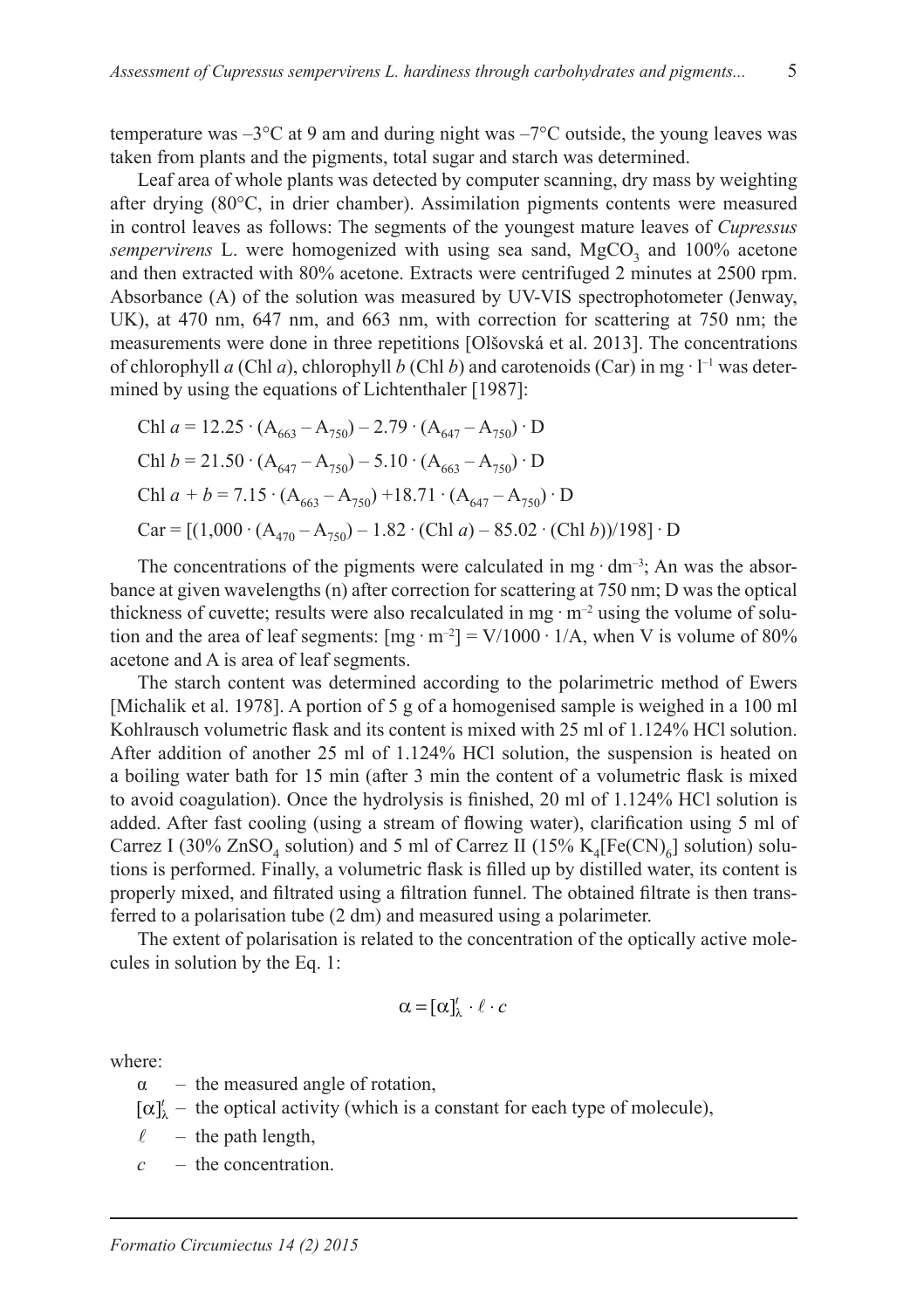The overall angle of rotation depends on the temperature and wavelength of light used and also these parameters are usually standardised, e.g. 20°C and 589.3 nm (the D-line for sodium).

The obtained value is firstly corrected for a laboratory temperature (*t*) drift using Eq. 2:

$$
\alpha_{\text{corrected}} = \alpha_{\text{measured}} \, [S] - 0.0144 \, (t\text{-}20) \, [S]
$$

followed by multiplying by a factor of 0.3462.

The amount of starch (*X*) in the sample is calculated using Eq. 3:

$$
X = \frac{10^4 \cdot \alpha}{[\alpha]_{\lambda}^t \cdot \ell \cdot m}
$$

where:

 $\alpha$  – calculated value of optical rotation,

 $[\alpha]_{\lambda}^{t}$  – the optical activity (specific rotation) depending on the discharge lamp and wavelength of light used and variety of starch,

 $\ell$  – the path length (2 dm),

 $m$  – the sample weight (5 g).

For a mercury discharge lamp and a wavelength ( $\lambda$ ) of 546.1 nm, the  $[\alpha]_{\lambda}^{t}$  values are 214.7, 216.3, 213.3, 213.1, 218.5, 217.0 and 215.5 for wheat, rye, barley, oat, rice, maize and unknown cereal starch, respectively. (Not: the correction for moisture is not account in the equation).

Total sugar was determined according to Somogyi [in Michalik et al. 1978, Frederick et al. 1989] 1-ml samples were combined either with 10 mg substrate and 1 ml citrate buffer (0.1 M, pH 5.0) or with 1 ml substrate solubilised in 0.1 M citrate buffer (pH 5.0) at  $1\%$  (w/v) in 50-ml Folin tubes. A control for each sample was prepared with substrate and buffer. Tubes were incubated at 40°C for 24 h. After incubation, 2 ml of copper reagent, consisting of 4 parts KNa tartarise:  $Na_{2}CO_{3}$ :Na2SO<sub>4</sub>:NaHCO<sub>3</sub> (1:2:12:1.3) and 1 part Cu-SO<sub>4</sub> · 5H<sub>2</sub>O:Na<sub>2</sub>SO<sub>4</sub> (1:9), was added to each tube. Both copper reagents must be prepared by boiling to completely dissolve the components; they can then be stored at room temperature. They were mixed together just prior to use. After 1 ml of sample was added to the appropriate control tubes, all tubes were boiled for 10 min in a water bath. The tubes were then cooled completely, 2ml of arsenomolybdate reagent (25 g ammonium molybdate in 450 ml H<sub>2</sub>O + 21 ml H<sub>2</sub>SO<sub>4</sub> + 3 g Na<sub>2</sub>HASO<sub>4</sub> · 7H<sub>2</sub>O dissolved in 25 ml H<sub>2</sub>O) was added to each tube, and the tubes were shaken thoroughly before adjusting the final volume to 25 ml with water. Individual samples were filtered through filter paper, and colorimetric measurements were determined by transmitted light at 500 nm in a spectrophotometer. The results of sugar and starch content in leaves are expressed in% of dry weight. In the next step the nutrient system of soil samples taken from the experimental area was evaluated. Sampling took on 11.12.2012, from the direct planted plants and plant planted in pots was collected from a depth of 50 mm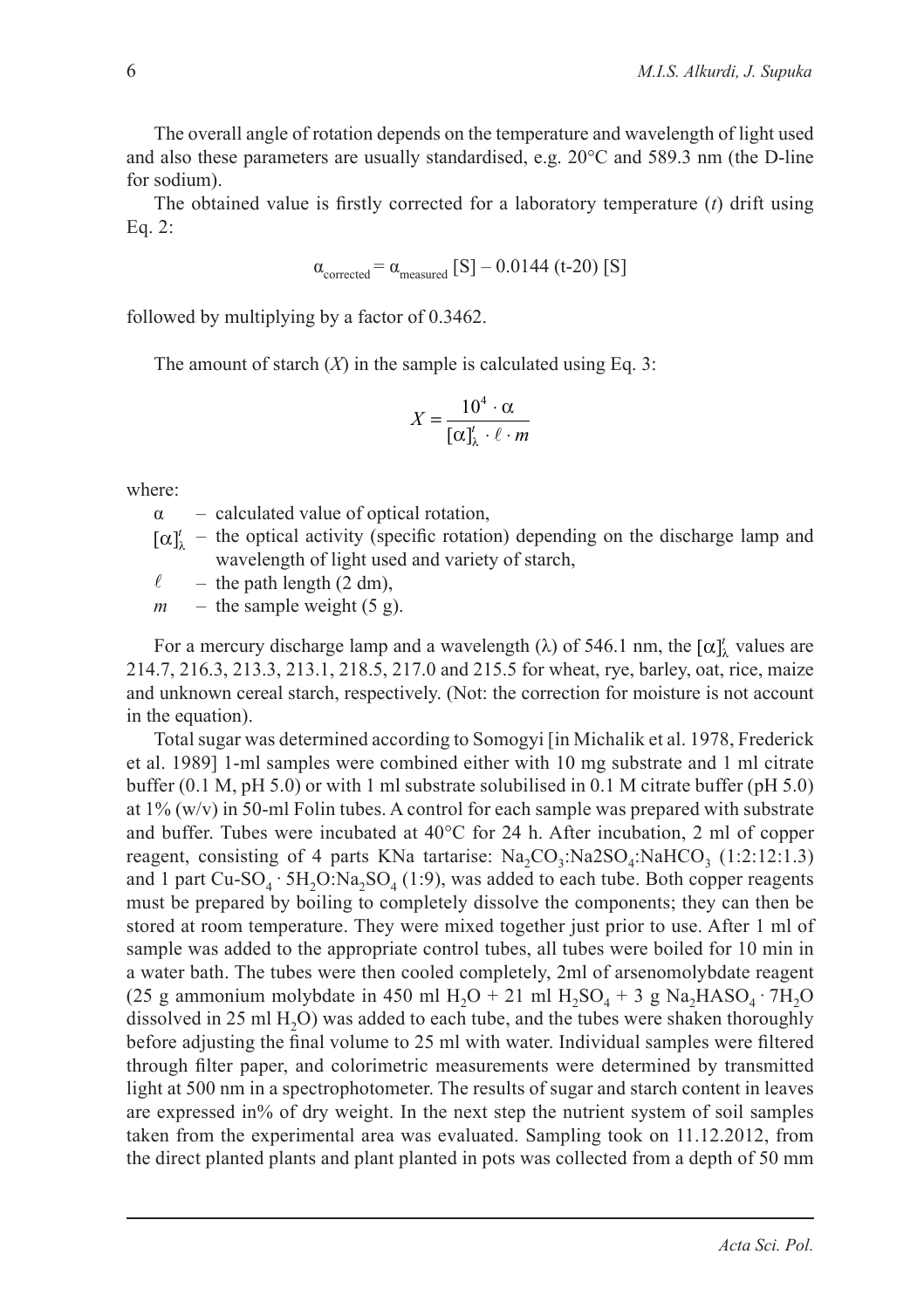and 300 mm (Table 1, 2). Nutrients and trace elements in soil samples in the evaluation of elements of the samples taken from the experimental area was determined acceptable nutrient content according to Mehlich III. The values of the elements of soil analysis for the experimental area were compared within the assessment criteria analysis results of soil Mehlich III method and according to Lindsay and Norvel under Annex No. 5 to Decree No. 338/2005 Coll. Ministry of Agriculture of the Slovak Republic on 6 July 2005 on the procedure for the collection of soil samples. Air temperature and rainfall were received from dates of metrological station of Botanical garden during study period (Table 3, 4).

An experiment was laid out as Factorial Randomized Complete Design (RCD) in three replications, the data were analysed with the general linear model procedures in Statistical Analysis System (SAS), and Duncan test at level 0.05 was used for the means separation.

| Planting type          | Depth     | Nan<br>pH |                    |        | The nutrient content mg $\cdot$ kg <sup>-1</sup><br>(Mehlich III) |      |       |
|------------------------|-----------|-----------|--------------------|--------|-------------------------------------------------------------------|------|-------|
|                        |           | mm        | $mg \cdot kg^{-1}$ | P      | K                                                                 | Ca   | Mg    |
| Planting in the ground | $0 - 50$  | 6.86      | 13.5               | 162.5  | 700                                                               | 4710 | 952   |
| Planting in the ground | $0 - 300$ | 6.88      | 8.6                | 111.25 | 537.5                                                             | 4665 | 981.5 |
| Planting in pots       | $0 - 50$  | 5.87      | 27.6               | 465    | 900                                                               | 6700 | 1369  |
| Planting in pots       | $0 - 300$ | 6.41      | 25.35              | 350    | 712.5                                                             | 6635 | 1219  |

Table 1. Nutrients and trace elements in soil samples (Department of Agrochemistry and Plant Nutrient of FAaFR, SAU Nitra, 2013 according to Mehlich III)

Table 2. Evaluation of analyses of soils for arable land (nutrient content limits in mg  $\cdot$  kg<sup>-1</sup>) according to Mehlich III)

| Planting type             | Depth<br>mm | pH               | Nan<br>$mg \cdot kg^{-1}$ | The nutrient content mg $kg^{-1}$<br>(Mehlich III) |           |           |           |
|---------------------------|-------------|------------------|---------------------------|----------------------------------------------------|-----------|-----------|-----------|
|                           |             |                  |                           | P                                                  | K         | Ca        | Mg        |
| Planting<br>in the ground | $0 - 50$    | Neutral          | Suitable                  | Very high                                          | Very high | Very high | Very high |
| Planting<br>in the ground | $0 - 300$   | Neutral          | Low                       | Very high                                          | Very high | Very high | Very high |
| Planting in pots          | $0 - 50$    | Slightly<br>acid | Good                      | Very high                                          | Very high | Very high | Very high |
| Planting in pots          | $0 - 300$   | Neutral          | Good                      | Very high                                          | Very high | Very high | Very high |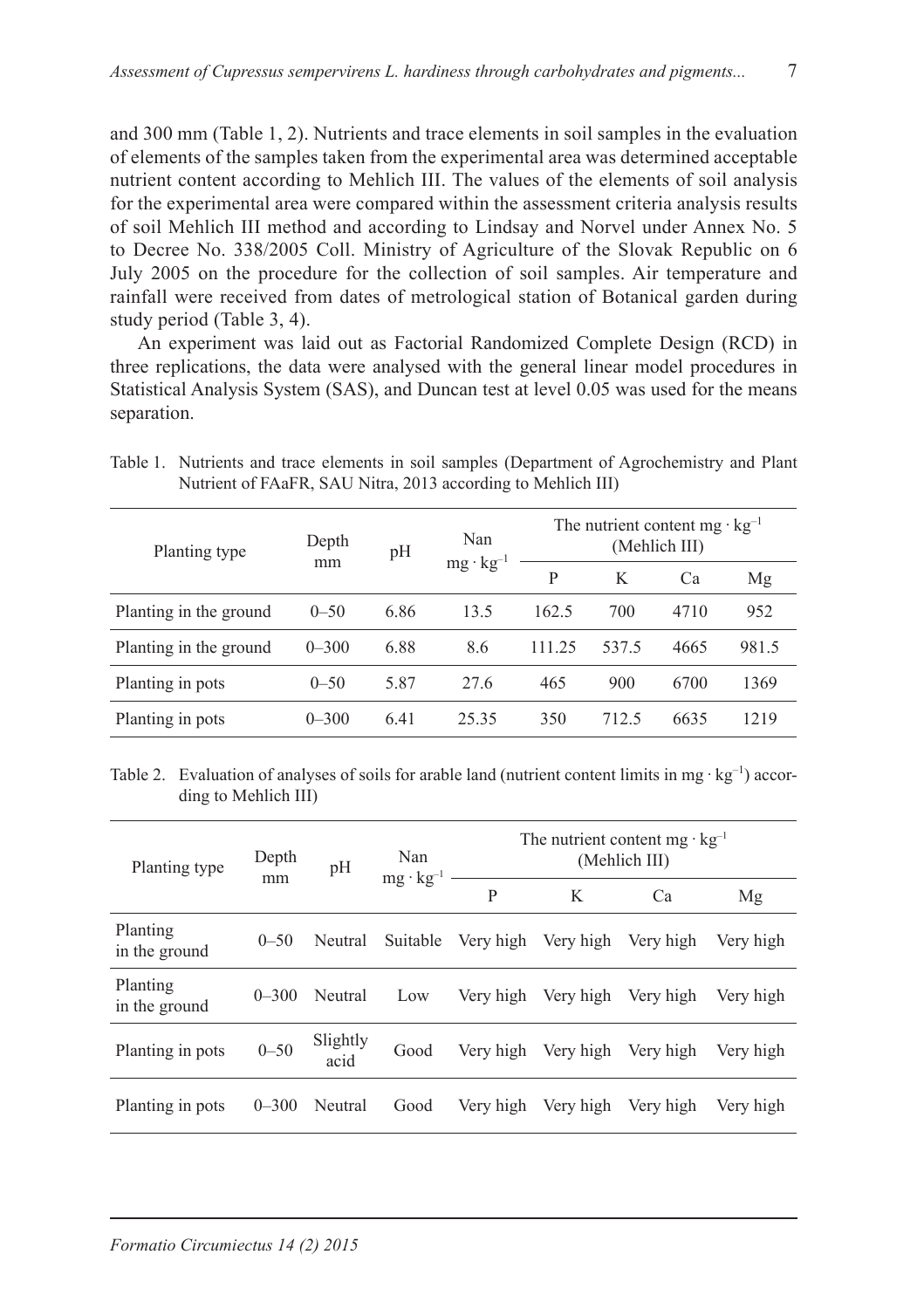| Month                    | 2011    | 2012    | 2013   | 2014 |
|--------------------------|---------|---------|--------|------|
| January                  | $-0.90$ | 1.36    | $-0.8$ | 2.42 |
| February                 | $-0.60$ | $-2.49$ | 1.5    | 3.86 |
| March                    | 5.90    | 7.41    | 3.1    |      |
| April                    | 12.70   | 11.23   | 12.1   |      |
| May                      | 15.80   | 17.29   | 15.6   |      |
| June                     | 19.80   | 20.86   | 19.3   |      |
| July                     | 19.70   | 22.77   | 22.8   |      |
| August                   | 20.90   | 21.47   | 21,9   |      |
| September                | 17.70   | 17.02   | 14.7   |      |
| October                  | 9.90    | 10.46   | 12.1   |      |
| November                 | 3.00    | 7.45    | 6.8    |      |
| December                 | 2.20    | $-0.91$ | 2.3    |      |
| Year Average Temperature | 10.51   | 11.16   | 11.0   |      |

Table 3. Average temperature in °C (Nitra, 2011, 2012, 2013 and 2014)

Table 4. Sum of rainfalls in mm (Nitra, 2011–2012–2013 and 2014)

| Month                 | 2011 | 2012  | 2013  | 2014 |
|-----------------------|------|-------|-------|------|
| January               | 25   | 61.1  | 71.2  | 1,19 |
| February              | 6    | 23.5  | 75.6  | 1,1  |
| March                 | 27   | 2.8   | 113.9 |      |
| April                 | 13   | 36.1  | 20.4  |      |
| May                   | 48   | 19.6  | 77.8  |      |
| June                  | 91   | 70.1  | 46.7  |      |
| July                  | 122  | 61.4  | 2.1   |      |
| August                | 152  | 7.3   | 73.9  |      |
| September             | 92   | 32.7  | 60.0  |      |
| October               | 37   | 76.1  | 30.5  |      |
| November              | 1    | 34.6  | 71.3  |      |
| December              | 42   | 44.4  | 11.0  |      |
| Year Sum of Rainfalls | 656  | 469.7 | 654.4 |      |
|                       |      |       |       |      |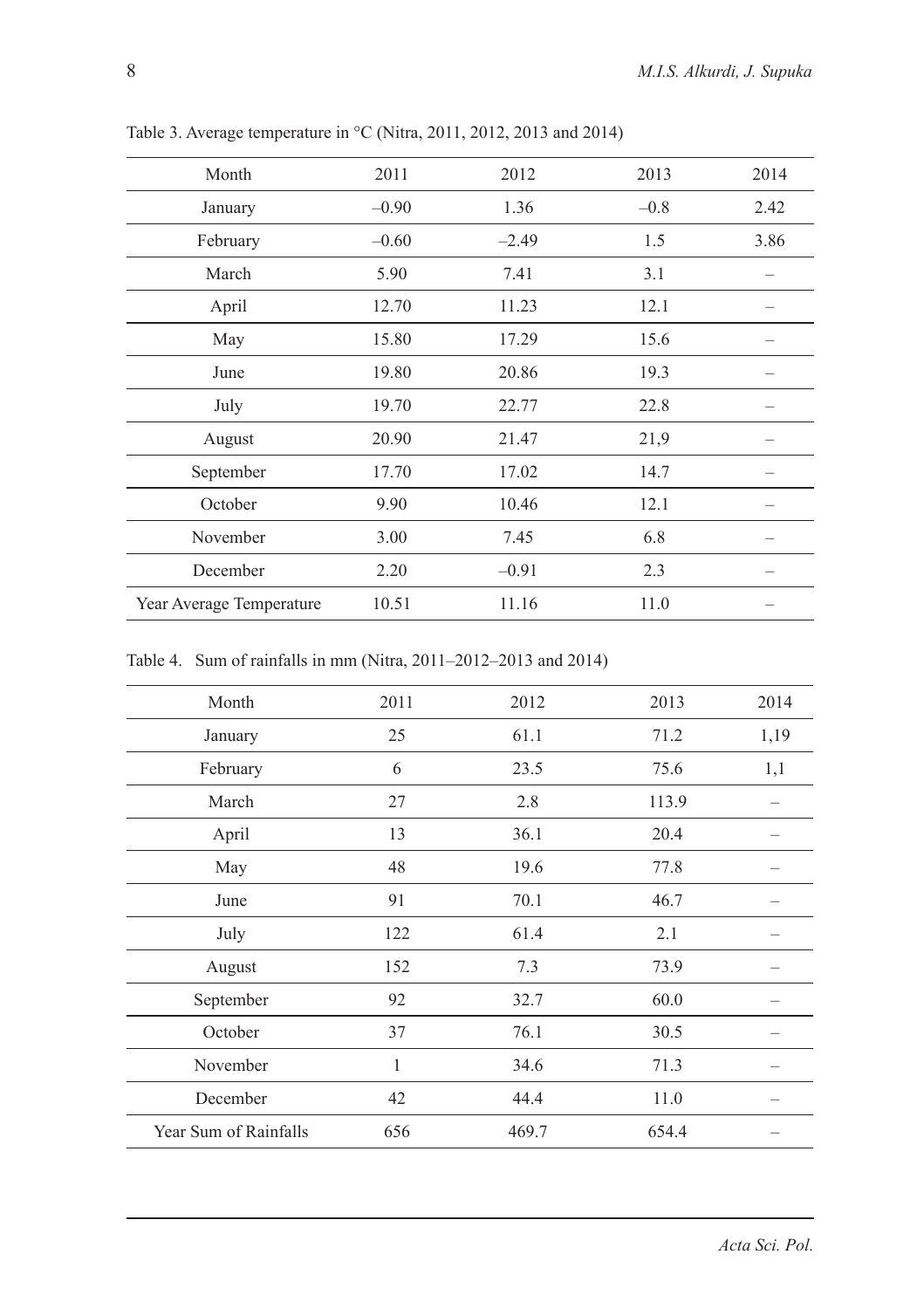#### **RESULTS AND DISCUSSION**

Data obtained that planting outside increased all pigments and total sugar while planting in pots and protected during winter time increased only starch content in plants. Chlorophyll content is of particular significance to precision in agriculture as an indicator of photosynthetic activity. Nitrogen concentration in plants is related to chlorophyll content and indirectly to one of the basic plant physiological processes photosynthesis [Sabo et al. 2002, Bojovic and Stojanovic 2005]. As it seen in table (2) that nitrogen level in pot plants was in good level in each depth (0–50 mm, 0–300 mm), while in plants planted in ground the soil in depth (0–50 mm) nitrogen was suitable but in depth (0–300 mm) nitrogen level was low, as it known that in agricultural and horticultural systems, mineral-N is mainly prone to losses through: (a) ammonia volatilisation, (b) leaching (i.e. removal in drainage water) and (c) denitrification (i.e. transformations into gaseous forms) [Cameron et al. 2013].

Fig. 1 described the amount of chlorophyll *a*, the maximum content of chlorophyll *a* was in plants planted outside during winter time (1.959 mg  $·$  g<sup>-1</sup>) and the minimum chlorophyll *a* was in plant planted in pots and protected against winter condition  $(0.444 \text{ mg} \cdot \text{g}^{-1})$ . The maximum total sugar was in plants planted in the ground and was outside in winter time (6.13% dry weight) while lowest total sugar was in pot plants (2.81% in dry weight). Some chlorophyll *a* fluorescence ratios are frequently used to evaluate stress conditions [De Oliveira et al. 2009]. This means that the hardiness in *Cupressus* was increased with increasing of chlorophyll *a*. The ability of woody perennials to survive winter is depending on their entry into dormancy state as well as the development of their cold acclimation achieved by a continuous exposure from –5 to  $-15^{\circ}$ C. In late autumn, after leaves have dropped and with the first frosts (up to  $-3^{\circ}$ C), trees become dormant [Weiser 1970]. The results agree with Pressman [Pressman et al. 1994]. Long term low temperature treatment led to a sharp decrease in the sugar content in Asparagus. Cold acclimation is associated with changes at morphological, metabolic, proteomic and gene expression levels. Among other changes, cold-acclimated plants can cope with the cold-impaired photosynthetic components such as induced changes in pigment complexes, reduced net and maximal photosynthetic rates, induced losses of photochemical efficiency, restricted electron transport and enzyme activity or reduced carbohydrate metabolism. The data in Fig. 2 showed the effect of chlorophyll *a* on starch content in plants reduces in chlorophyll *a* laid to increase starch content in each planting types. Our data, along with those of Lefebvre et al. [2005], demonstrate a clear correlation between increased photosynthesis and starch accumulation.

An inverse relationship between chlorophyll *a* and chlorophyll *b* was found in Fig. 3. Maximum content of chlorophyll *a* was  $(1.959 \text{ mg} \cdot \text{g}^{-1})$  which were planted outside and the lowest chlorophyll *b* was in plants planted in pot  $(0.173 \text{ mg} \cdot \text{g}^{-1})$ (Table 5, 6). The results agree with Kalaivani et al. [2013]. Leaves exhibit a structural and functional acclimation of the photosynthetic apparatus to the light intensity experienced during their growth [Prioul et al. 1980]. Chlorophyll *b* is synthesized from chlorophyll *a* by oxidation of a methyl group on the B ring, of the latter molecule, to a formyl group at that position [Porra et al. 1993]. The main function of chlorophyll *b* is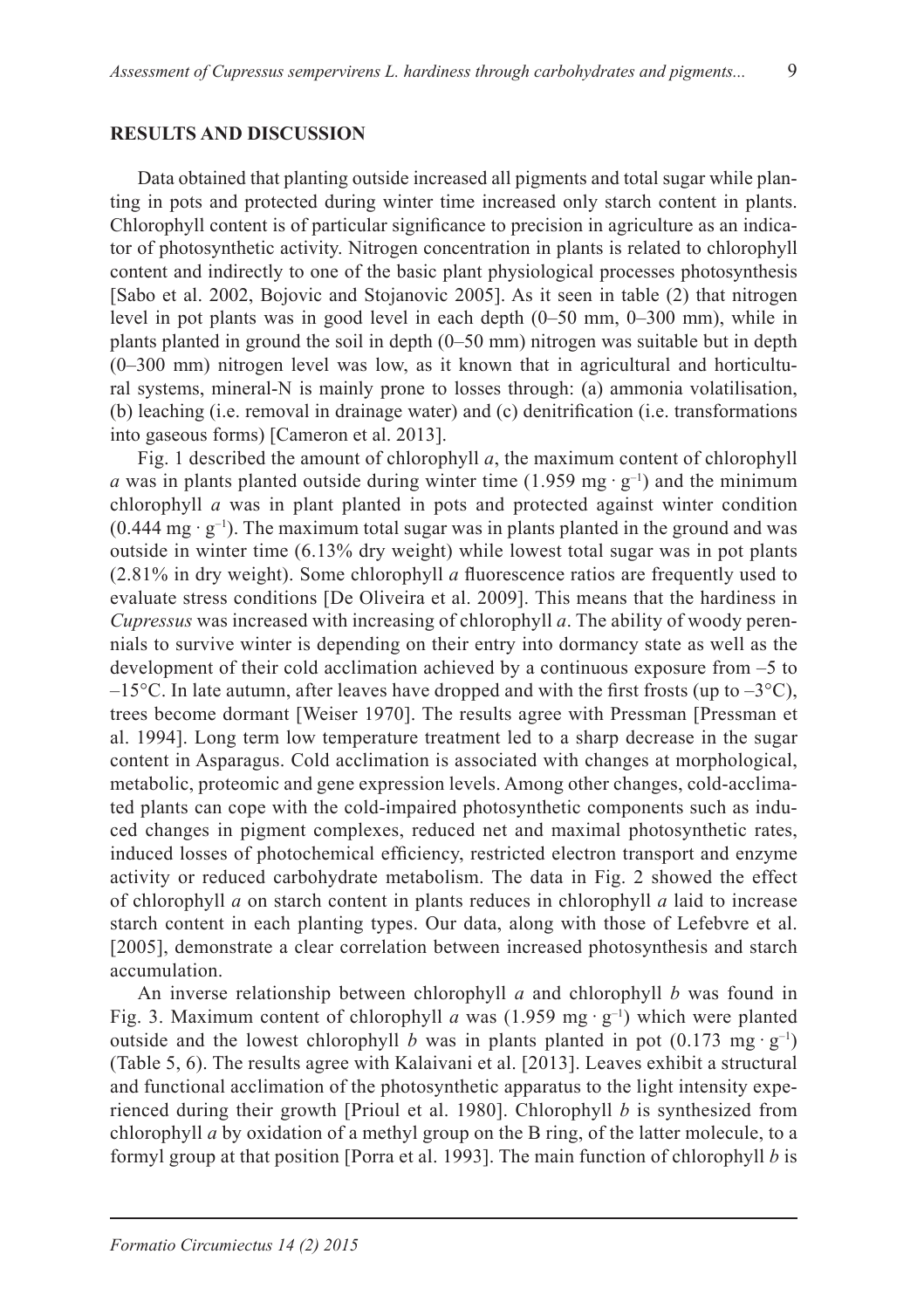





Fig. 2. Chlorophyll *a* and starch content in leaves of *Cupressus sempervirens* L. influenced by planting type

to gather light energy and transfer it to chlorophyll *a* [Biswal et al. 2012]. Chlorophyll *b* is important for plant in addition Sakuraba et al. [2012] have demonstrated that increased chlorophyll *b* synthesis delays senescence; thus, it retains the gene expression of several chlorophyll biosynthetic enzymes. These findings demonstrate the existence of a regulatory network among genes coding for enzymes involved in the greening process. As a summary we found that planting outside increased all pigments and total sugar.

Chlorophyll *a + b* increased with decreasing chlorophyll *a* and chlorophyll *b*, the highest chlorophyll  $a + b$  was in plants planted outside during winter time (Fig. 4, 5).

The study of Shlyk et al. [1963] suggest that chlorophyll *b* is formed from newly synthesized molecules of chlorophyll *a*, rather than from the general pool of chlorophyll *a* molecules which are found by photo conversion and phytzlation of protochlorophyllide already existing in etiolated plants.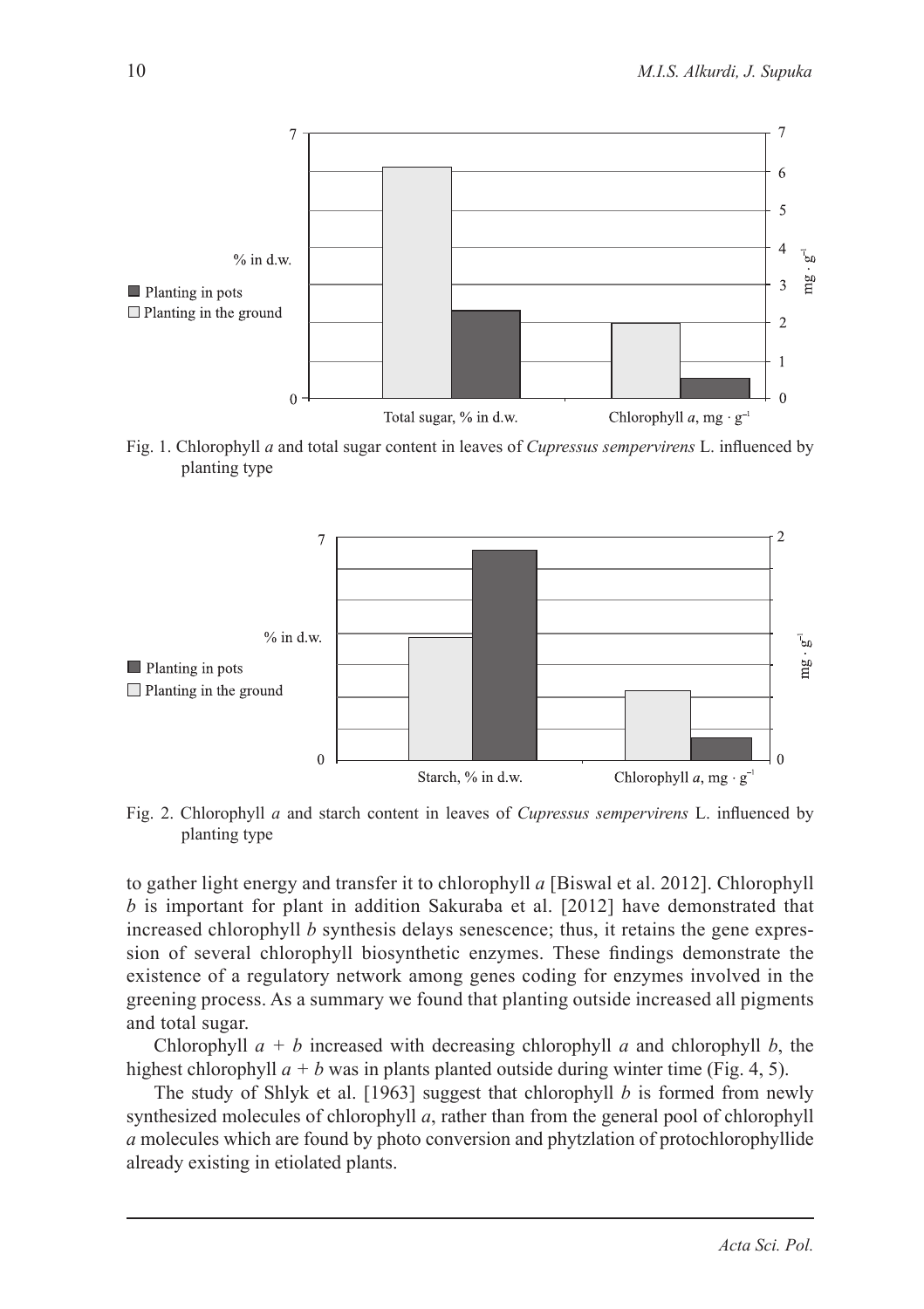

Fig. 3. Chlorophyll *a* and chlorophyll *b* content in leaves of *Cupressus sempervirens* L. influenced by planting type

An inverse relationship was among carotenoids, starch and total sugar (Fig. 6) decreasing in starch (3.46% in dry weight) laid to increase total sugar (6.13% in dry weight) and decrease carotenoids (o. 252 mg  $\cdot$  g<sup>-1</sup>) (Table 5, 6). In plants planted in pots and protected against cold weather, while decreasing in total sugar (2.81% in dry weight) increased starch content (6.37% in dry weight) and decreased carotenoids  $(0.782 \text{ mg} \cdot \text{g}^{-1})$ . The concentrations of leaf pigments can be associated with environmental factors such as ambient temperature/sunlight [Saenger 2002], water availability [De Lacerda 2002]. As it known temperature is especially important, the rate of chemical reactions increases with warmer temperatures, and nearly all physiological processes involved in plant growth are controlled by temperature. As it showed at Fig. 7 the relation between chlorophyll *a*, chlorophyll *b* and carotenoids the chlorophyll *a* rate was highest than chlorophyll *b* and carotenoids the result agreeing with He et al. [1999]. The content of chlorophyll *a* in green plants is twice as that as of chlorophyll *b*. The transfer of excitation energy from carotenoids to chlorophyll *a* is facilitated by the presence of chlorophyll *b* [Thorne and Boardman 1971]. Carotenoids accumulation differed with time [Watada et al. 1976]. As a summary the results obtained that there are significant differences between plants planted outside and plants protected during winter time in all of studied characteristics. Plants planted in ground had the highest chlorophyll *a* and total sugar content and this is as marker to hardiness. The study showed an inverse relationship between total sugar and starch content in the leaves. Also an inverse relationship between chlorophyll *a* and chlorophyll *b* was found; increase of chlorophyll *a* leads to decrease of chlorophyll *b* content.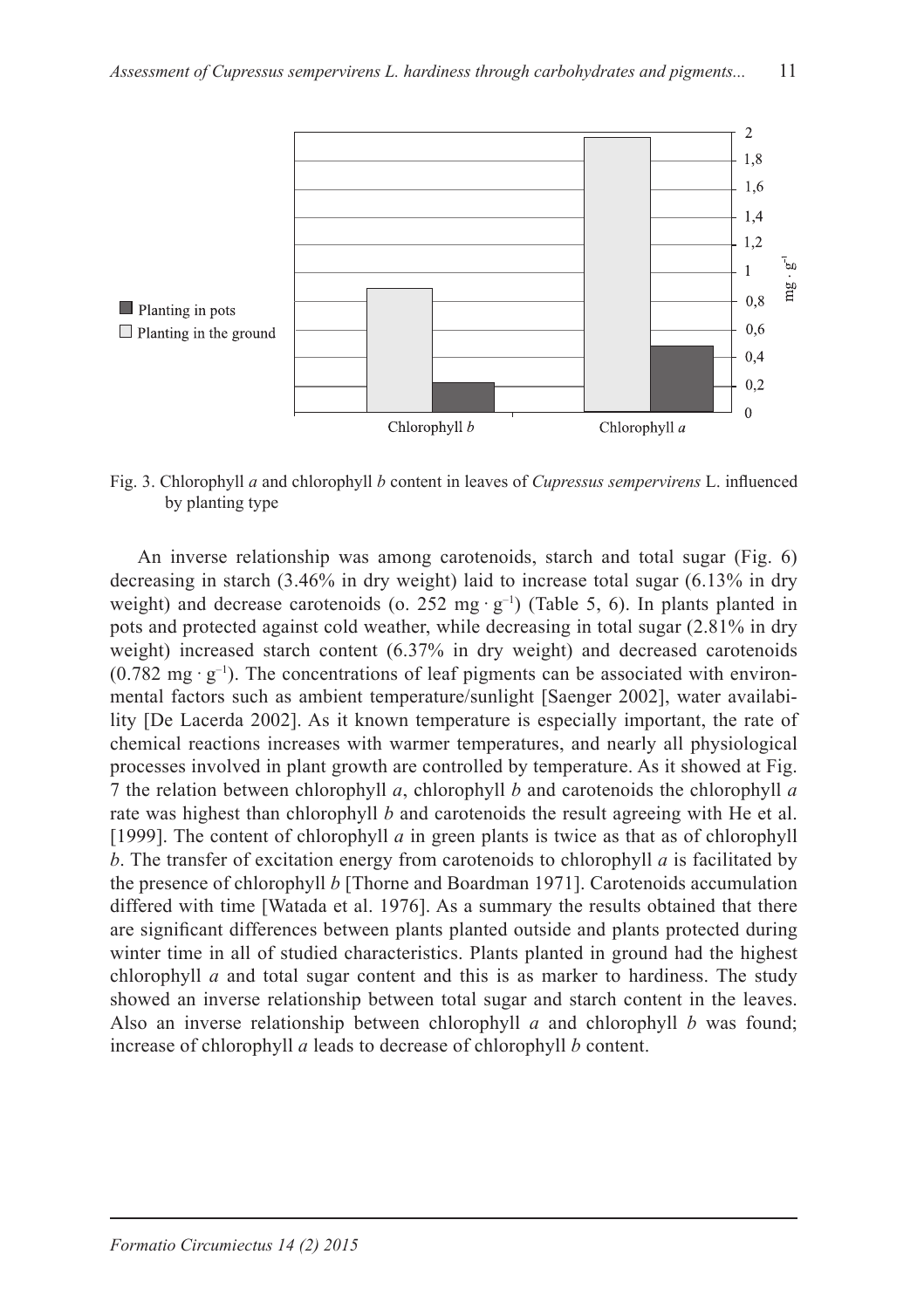# Planting type Studied characteristics Dry weight, mg ·  $g^{-1}$  Starch % in dry weight Total sugar % in dry weight Planting in the ground  $92.063<sup>b</sup>$  3.46<sup>b</sup> 6.13<sup>a</sup> Planting in pots 92.393<sup>a</sup> 6.37<sup>a</sup> 2.26<sup>b</sup>

## Table 5. Dry weight, starch and total sugar in leaves of *Cupressus sempervirens* L. influenced by planting type

\*Means not followed by the same letters are significant at 5% level of probability

Table 6. Chlorophyll *a, b, a+b* and carotenoids in leaves of *Cupressus sempervirens* L. influenced by planting type

| Planting type          | Studied characteristics            |                                    |                                          |                                  |  |  |  |
|------------------------|------------------------------------|------------------------------------|------------------------------------------|----------------------------------|--|--|--|
|                        | Chlorophyll a<br>$mg \cdot g^{-1}$ | Chlorophyll b<br>$mg \cdot g^{-1}$ | Chlorophyll $a + b$<br>$mg \cdot g^{-1}$ | Carotenoids<br>$mg \cdot g^{-1}$ |  |  |  |
| Planting in the ground | $1959^{\circ}$                     | $0.863^a$                          | 2.822 <sup>a</sup>                       | $0.782^a$                        |  |  |  |
| Planting in pots       | $0.444^{b}$                        | $0.173^{b}$                        | $0.617^{b}$                              | 0.252 <sup>b</sup>               |  |  |  |

\*Means not followed by the same letters are significant at 5% level of probability



Fig. 4. Chlorophyll *a* and chlorophyll *a + b* content in leaves of *Cupressus sempervirens* L. influenced by planting type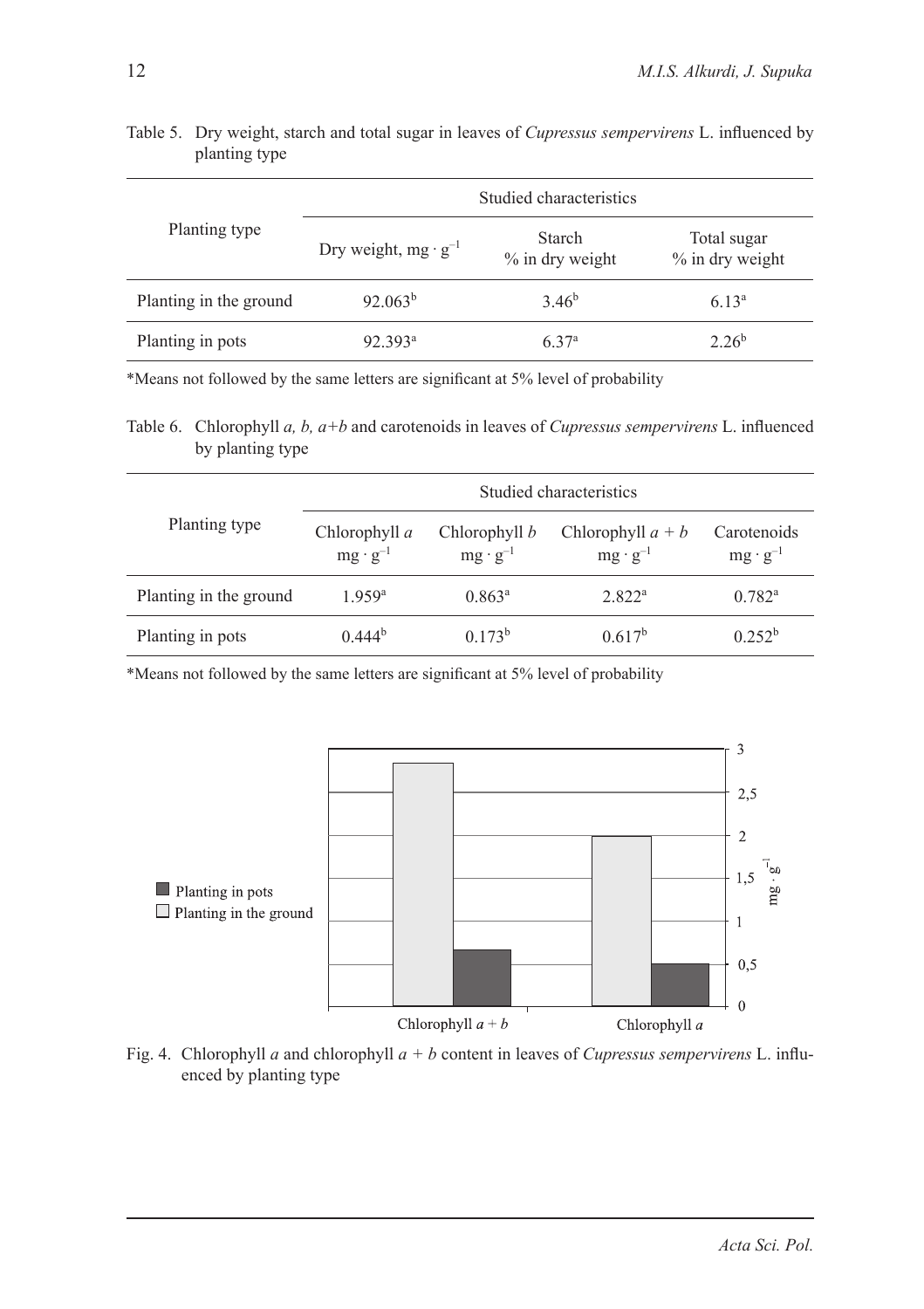

Fig. 5. Chlorophyll *b* and chlorophyll *a + b* content in leaves of *Cupressus sempervirens* L. influenced by planting type



Fig. 6. Starch, total sugar and carotenoids content in leaves of *Cupressus sempervirens* L. influenced by planting type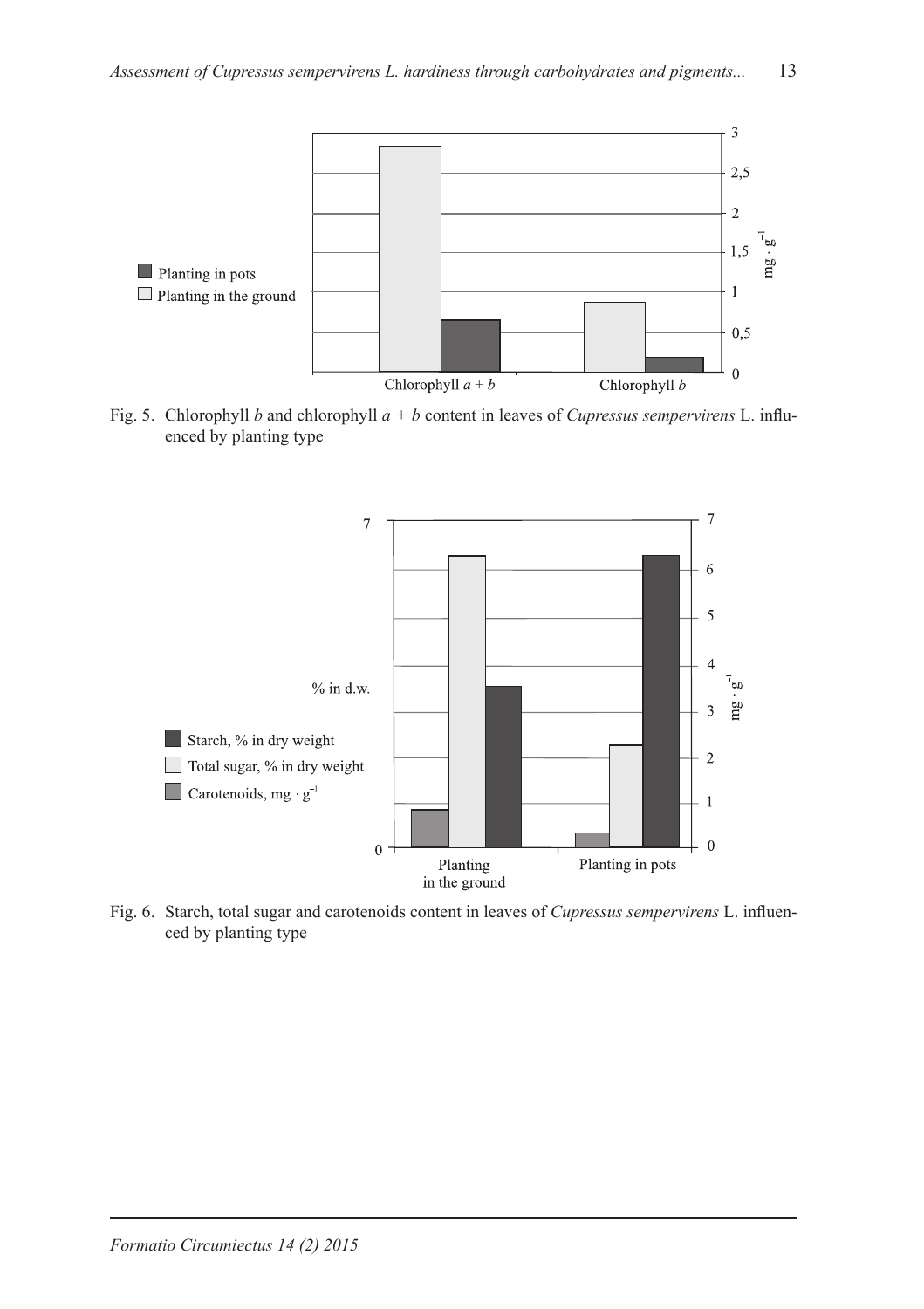

Fig. 7. Chlorophyll *a*, chlorophyll *b* and carotenoids content in leaves of *Cupressus sempervirens* L. influenced by planting type

### **REFERENCES**

- Bacci, L., Vincenzi, M.D., Rapi, B., Arca, B., Benincasa, F. (1998). Two methods for the analysis of colorimetric components applied to plant stress monitoring. Computers and Electronics in Agriculture, 19, 167–186.
- Biswal, A.K., Pattanayak, G.K., Pandey, S.S., Leelavathi, S., Redd, V.S., Govindjee, Tripath, B.C. (2012). Light intensity-dependent modulation of chlorophyll *b* biosynthesis and photosynthesis by over expression of chlorophyll a oxygenase in tobacco. Plant Physiol., 159, 433–449.
- Blakelock, R. (1979). Cupressaceae. [In:] Flora of Iraq. Red. C.C. Townsend. Ministry of Agriculture of Republic of Iraq. Bagdad, Vol. 1, 94.
- Bojović, B., Stojanović, J. (2005). Chlorophyll and carotenoid content in wheat cultivars as a function of mineral nutrition. Archiv. Biolog. Sci., 57, 283–290.
- Brown, S.B., Houghton, J.D., Hendry, G.A.F. (1991). Chlorophyll breakdown. [In:] Chlorophylls. Red. H. Scheer. CRC Press, Boca Raton, FL, 465–489.
- Cameron, K.c., Di, H.J., Moir, J.L. (2013). Nitrogen losses from the soil/plant system: a review. New Zealand. Ann. Appl. Biol., 162, 145–173.
- De Lacerda, L. (2002). Mangrove ecosystems: function and management. Springer, Berlin.
- De Oliveira, J., De Costa Aguiar Alves, P., Vitória, A. (2009). Alterations in chlorophyll *a* fluorescece, pigment concentrations and liquid peroxidation to chilling temperature in coffe seedlings. Environmental and Experimental Botany, 67, 71–79.
- Frederick, G., Carol, A., Terry, L. (1989). Adaptation of the Nelson-Somogyi Reducing-Sugar Assay to a Microassay Using Microtiter Plates. Analyt. Biochem., 182, 197–199.
- Hartt, C. (1965). The effect of temperature upon translocation of C14 in sugarcane. Plant Physiol., 40, 74–81.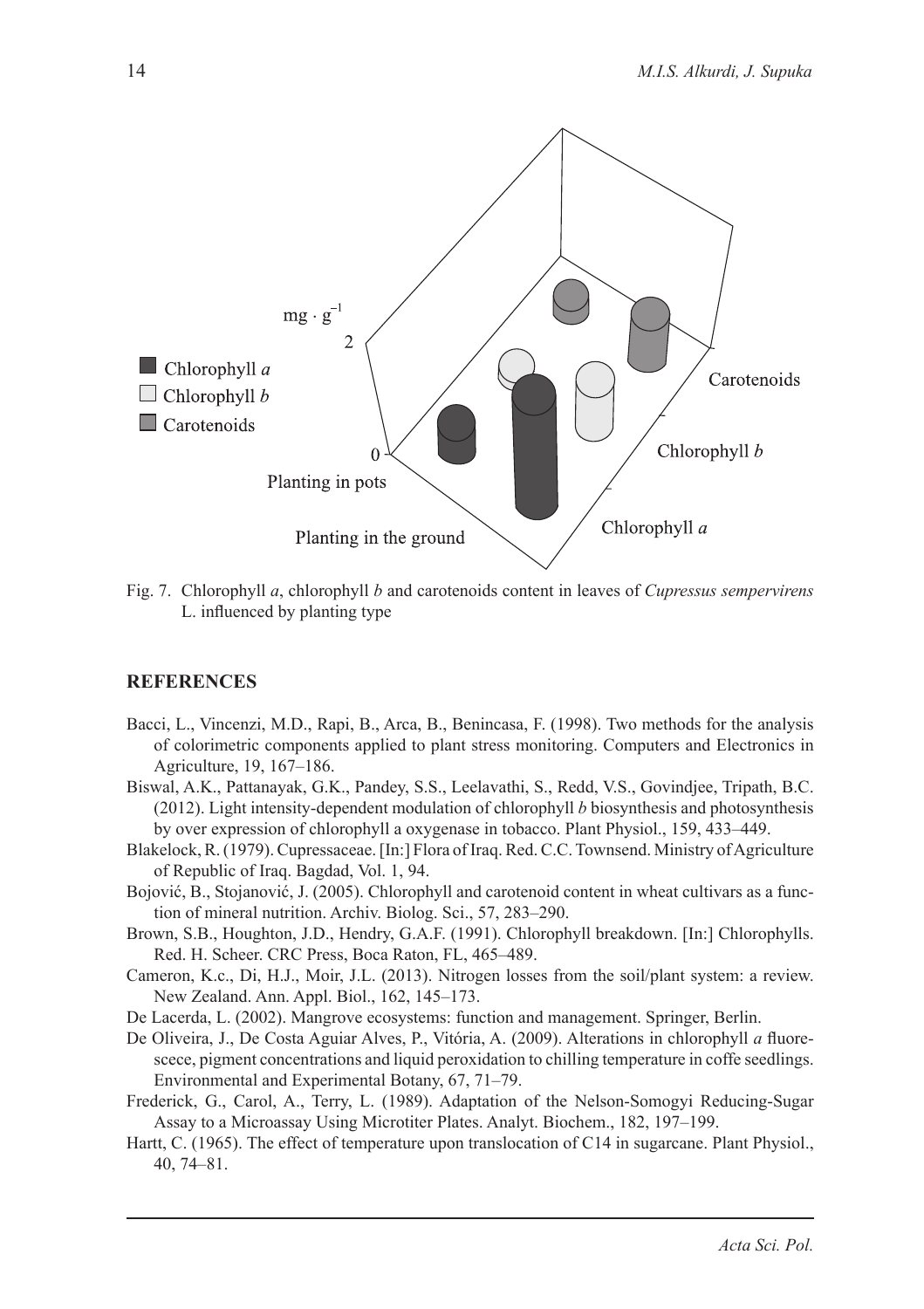- He, Q., Schlich, T., Paulsen, H., Vermaas, W. (1999). Expression of a higher plant light-harvesting chlorophyll *a*/*b* – binding protein in Synechocystis sp. PCC 6803. Eur. J. Biochem., 263, 561–570.
- Kalaivani, M., Jebanesan, A., Maragathavalli, S., Annadurai, B., Gangwar, S.K. (2013). Studies on chlorophyll content, soluble protein, carbohydrates and moisture content of *Morus alba* L. Intern. J. Sci. Nature, 4(1), 131–137.
- Körner, Ch. (2003). Carbon limitation in trees. J. Ecology, 91, 4–17.
- Lefebvre, S., Lawson, T., Zakhleniuk, O., Lloyd, J., Raines, Ch., Fryer, M. (2005). Increased sedoheptulose-1,7-bisphosphatase activity in trans-genic tobacco plants stimulates photosynthesis and growth from an early stage in development. Plant Physiol., 138, 451–460.
- Lichtenthaler, H. (1987). Chlorophylls and Carotenoids: Pigments of Photosynthetic Biomembranes. Methods in Enzymology, 148, 350–382.
- Míchalík, I., Tôth, J., Bízík, J., Maxianová, A., Ložek, O. (1978). Chemické a Rádioizotopické rozbory biologického materiálu a pôdy. Vysoka škola poľnohospodárska v Nitra. 89-95. (c.f.)
- Pelikán, M., Suková, M. (1998). Hodnocení a využití rostlinných produktu (Návody do cvičení). Jihočeská univerzita, Zemědělská fakulta, České Budějovice, 118.
- Olšovská, K., Živčák, M., Hunková, E., Dreveňáková, P. (2013). Assessment of the photosynthesis- -related traits and high temperature resistance in tetraploid wheat (*Triticum* L.) genotypes. J. Central Europ. Agric., 14(2), 767–780.
- Porra R.J.W., Schäfer, W., Cmiel, E., Katheder, I., Scheer, H. (1993). Derivation of the formal- -group oxygen of chlorophyll *b* from molecular oxygen in greening leaves of a higher plant (*Zea mays*). FEBS Lett., 323, 31–34.
- Potvin, C., Strain, B. (1985). Effects of CO2 enrichment and temperature on growth in two C4 weeds, *Echinochloa crus-galli* and *Eleusine indica*. Can. J. Bot., 63, 1495–1499.
- Pressman, E., Schaffer, A., Compton, D., Zampski, E. (1994). Carbohydrate Content of Young Asparagus Plants as Affected by Temperature Regimes. J. Plant Physiol., 143(6), 621–624.
- Prioul, J.L., Brangeon, J., Reyss, A. (1980). Interaction between external and internal conditions in the development of photosynthetic features in a grass leaf I. Plant Physiol., 66, 762–769.
- Rose, R., Haase, D. (2002). Chlorophyll Fluorescence and Variations in Tissue Cold Hardiness in Response to Freezing Stress in Douglas-Fir Seedlings. New Forests, 23(2), 81–96.
- Sabo, M., Teklic, T., Vidovic, I. (2002). Photosynthetic productivity of two winter wheat varieties (*Triticum aestivum* L.). Rostlinná Výroba*,* 48, 80–86.
- Saenger, P. (2002). Mangrove ecology, silviculture and conservation. Kluwer Academic Publishers, Dordtrecht.
- Sakuraba, Y., Balazadeh, S., Tanaka, R.I.- Mueller-Roeber, B., Tanaka, A. (2012). Overproduction of chlorophyll *b* retards senescence through transcriptional re-programming in Arabidopsis. Plant Cell Physiol., 53: 505–517.
- Sarijeva, G., Knapp, M., Lichtenthaler, H. (2007). Differences in photosynthetic activity, chlorophyll and carotenoid levels, and in chlorophyll fluorescence parameters in green sun and shade leaves of *Ginkgo* and *Fagus*. J. Plant Physiol., 164, 950–955, http://dx.doi.org/10.1016/j. jplph.2006.09.002.
- Shlyk, A.A., Kaier, V.L., Vlasnok, L.I., Gaponenko, V.0. (1963). The final stages of biosynthesis of chlorophylis *a* and *b* in the green leaf. Photochem. Photobiol., 2, 129–148.
- Thorne, s.W., Boardaman, N.K. (1971). Formation of chlorophyll b and the fluorescence properties and photochemical activities of isolated plastids from greening *Pea* seedlings. Plant Physiol., 47, 252–261.
- Watada, A.E., Norris, K.H., Worthington, J.T., Massie, D.R. (1976). Estimation of chlorophyll and carotenoid contents of whole Tomato by light absorbance technique. J. Food Sci., 41, 329–332.
- Weiser, C.J. (1970). Cold resistance and injury in woody plants. Science, 169, 1269–1278.